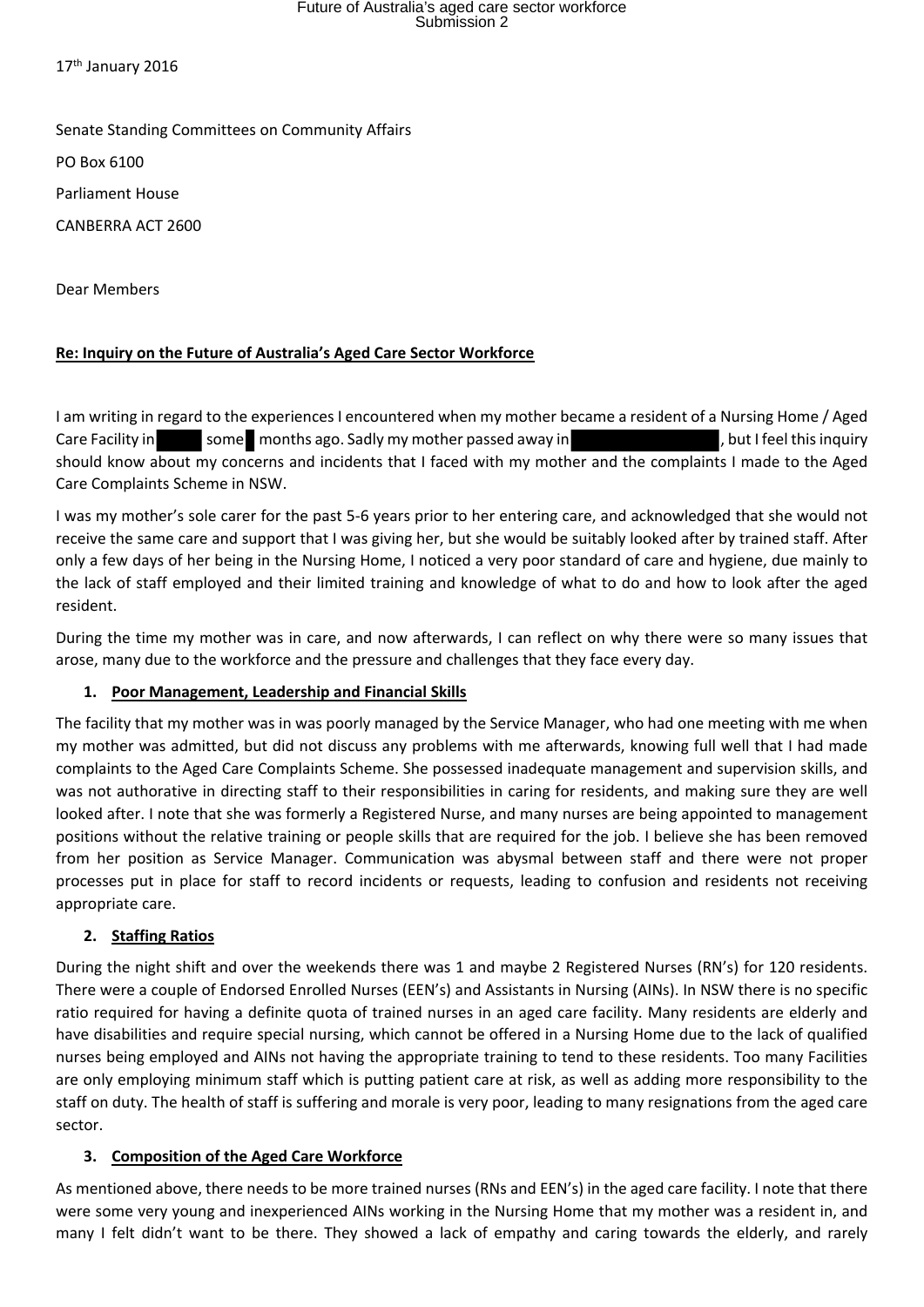interacted with the residents. Some were university students, and one male who was only would pull up the bed, not even straightening the sheets or blankets. I knew whenever he was on, as I always remade the bed, and on one occasion he even offered me new sheets to make the bed with.

## **4. Education and Training of Staff**

My mother suffered from Alzheimer's disease, had an indwelling catheter as well as being a diabetic controlled by diet. I found that AINs did not know how to manage changing a catheter bag, dressing my mother and attaching the catheter bag properly each day or noticing that her urine was dark which could mean that she was suffering from a Urinary Tract Infection (UTI) due mainly to lack of fluid intake. I had complained about the catheter bag, and was informed that staff had been trained in what to do, but problems were still occurring right up until my mother passed away. I had issues with meals being served to her which were inappropriate due to her diabetes, but because of the ever changing staff, it was very difficult to keep an eye on.

AINs must complete a 3 month Certificate 111 in Aged Care before being employed in the Aged Care facility, which is very limited time to gain a broad cross section of duties that they are required to undertake. Many are thrown in at the "deep end" due to lack of staff being employed, and very rarely is there a "buddy system" where they are shown by another staff member what to do. "Hands on training" is the best form of training you can receive, providing it is by a competent person.

There needs to be more qualified nurses working with AINs and career paths must be offered for AINs to obtain better qualifications to be able to nurse aged residents. My cousin who is a Registered Nurse and works in a country town nursing home had to deal with a dying resident who had family present. She requested the AIN to go and get an item for the resident, but the AIN came back without the request as she didn't know what it was. My cousin could not leave the patient, so she asked the AIN to go and get something else, but again she returned with the wrong item. Due to the AIN being inexperienced and not trained accordingly, she was unable to assist the RN, who had to manage the palliative care patient without assistance from staff. Needless to say my cousin informed management that it was unacceptable having staff who were unable to support other staff in the event that a resident was dying and particularly when family members were present.

I was informed by the Nursing Home of staff training for ongoing catheter care and management, as well as access to an onsite clinical nurse learning facilitator and competency assessments for staff on urinary catheter management, but unfortunately this seemed to be documentation to satisfy the investigator from the Complaints Scheme that training is being provided and undertaken, but after their response, I was still witnessing poor catheter management care and infection control which my mother ultimately died from.

#### **5. Challenges in attracting and retaining aged care workers**

I note from the and from many others, that it is very difficult to retain aged care workers, mainly I feel it is due to poor management, over-working of staff and limited staff employed, management not showing respect to staff and poor remuneration to personnel particularly to AINs who I believe are poorly paid. These workers should receive better wages as they are dealing with peoples' health and ultimately their lives.

There were 2 RNs who resigned from the Nursing Home who I found very obliging and tried to help me with my complaints, but obviously they found the workload and responsibility too much so they attained more suitable jobs. I can remember thinking after I spoke with them, that they would not last in the facility as they were too conscientious, and it seemed that they were receiving little assistance from management above. If they were not under so much pressure I am sure they would have stayed. While my mother was in hospital, I spoke to another RN who said she was a RN for another Nursing Home but ultimately had to leave as she suffered from headaches due to stress as well as having to have massages on her days off because of the amount of walking and lifting she had to do in the facility. She commented that the hospital was a more ideal and enjoyable environment to work in.

There are problems in the Aged Care Sector, and the requirements for having a competent and well skilled workforce need to be addressed, and the government will be required now and in the future to have strategic plans in place, to make certain that the growth in the this sector will be met and managed appropriately.